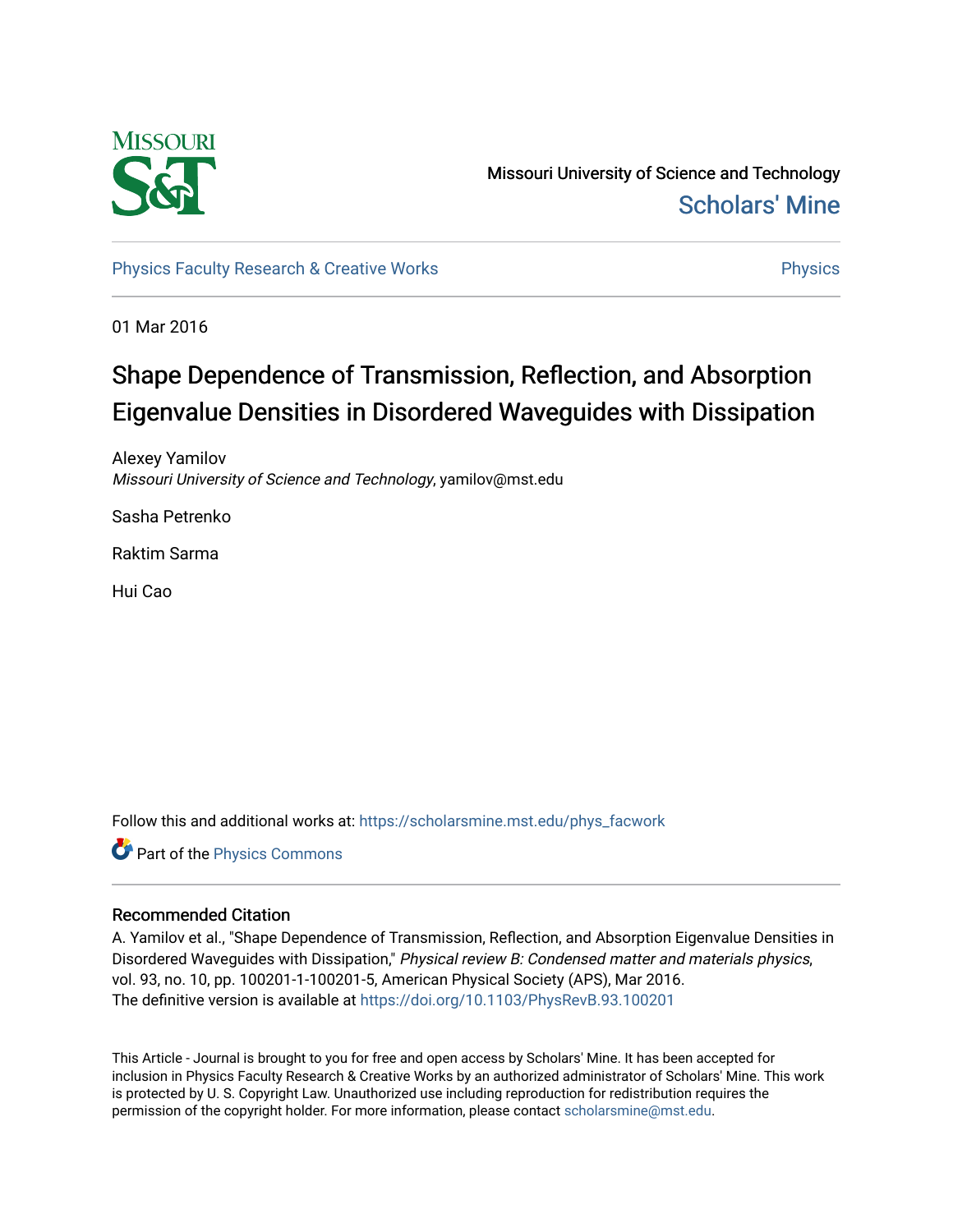# **Shape dependence of transmission, reflection, and absorption eigenvalue densities in disordered waveguides with dissipation**

A. Yamilov,  $1,^*$  S. Petrenko, R. Sarma, and H. Cao<sup>2,†</sup>

<sup>1</sup>*Department of Physics, Missouri University of Science and Technology, Rolla, Missouri 65409, USA*

<sup>2</sup>*Department of Applied Physics, Yale University, New Haven, Connecticut 06520, USA*

(Received 3 November 2015; revised manuscript received 12 February 2016; published 3 March 2016)

The universal bimodal distribution of transmission eigenvalues in lossless diffusive systems underpins such celebrated phenomena as universal conductance fluctuations, quantum shot noise in condensed matter physics, and enhanced transmission in optics and acoustics. Here, we show that in the presence of absorption, the density of the transmission eigenvalues depends on the confinement geometry of the scattering media. Furthermore, in an asymmetric waveguide, the densities of the reflection and absorption eigenvalues also depend on the side from which the waves are incident. With increasing absorption, the density of absorption eigenvalues transforms from a single-peak to a double-peak function. Our findings open an additional avenue for coherent control of wave transmission, reflection, and absorption in random media.

DOI: [10.1103/PhysRevB.93.100201](http://dx.doi.org/10.1103/PhysRevB.93.100201)

Mesoscopic electronic transport through a disordered conductor can be described by a  $N \times N$  transmission matrix  $\hat{t}$ which relates the amplitudes of *N* incoming and outgoing transverse modes [\[1\]](#page-4-0). The dimensionless conductance is  $g =$  $\langle \text{Tr}(\hat{t}^\dagger \hat{t}) \rangle = \sum_n \langle \tau_n \rangle$ , where  $\tau_n$  are the eigenvalues of the matrix  $\hat{t}^{\dagger}$  $\hat{t}$  [\[2\]](#page-4-0) and  $\langle \cdots \rangle$  denotes the ensemble average. Therefore, electron transport in a metallic wire can be viewed as a parallel transmission over *N* orthogonal eigenchannels with individual transmissions of  $\tau_n$ . Due to the mesoscopic correlations [\[3,4\]](#page-4-0), the density of the transmission eigenvalues  $\mathcal{D}(\tau)$  has a bimodal functional form [\[5–11\]](#page-4-0) with peaks at  $\tau \to 0$  and  $\tau \to 1$ [\[12,13\]](#page-4-0). This leads to, e.g., universal conductance fluctuations  $[14,15]$  and quantum shot noise  $[16,17]$ . In Ref.  $[18]$ , bimodal distribution was proven to be applicable to an arbitrary geometry of the conductor as long as the transport remains diffusive and free of dissipation.

The bimodal distribution obtained in the context of mesoscopic physics is also applicable to the transport of classical waves in scattering media [\[19\]](#page-5-0). In optics, the rapid development of wave-front shaping techniques has enabled experimental access to transmission eigenchannels [\[20\]](#page-5-0) that allows control of the total transmission  $[21–23]$  as well as focusing through turbid media [\[24–31\]](#page-5-0). Absorption, common in optics, breaks energy conservation and makes the density of transmission eigenvalues [\[32\]](#page-5-0) as well as reflection [\[33–35\]](#page-5-0) eigenvalues to depend on its strength. However, the questions of whether the geometry of the system could affect the eigenvalue density in dissipative systems and, if so, how it would affect it, still need to be addressed.

In this Rapid Communication we demonstrate that, unlike passive systems, the density of the transmission eigenvalues in absorbing disordered waveguides is geometry dependent, that is beyond predictions of the existing theory  $[32]$ . This opens the possibility of tuning the functional form of the eigenvalue density by choosing the shape of the boundary. Furthermore, we show that dissipation makes a profound impact on the

2469-9950/2016/93(10)/100201(5) 100201-1 ©2016 American Physical Society

densities of reflection eigenvalues *ρ* and absorption eigenvalues  $\alpha$  that can even depend on which side of the waveguide is being illuminated in the case of an asymmetric waveguide shape. This is attributed to the fact that reflection matrices for illumination from different sides are no longer related in the presence of dissipation. Above a certain absorption threshold, the density of absorption eigenvalues exhibits a qualitative transformation from a single-peak to a double-peak function. The additional peak at  $\alpha \simeq 1$  enables a nearly complete absorption at any frequency with an appropriate input wave front.

*Transmission eigenvalues.* We consider a variable width waveguide, schematically depicted in the inset of Fig. [1\(a\),](#page-2-0) formed by reflecting boundaries at  $y(z) = \pm W(z)/2$ , where  $W(z)$  is a smooth function of *z*. The leads on the left/right support  $N_L/N_R$  propagating modes. The transport through the disordered region  $0 \le z \le L$  is described by a complex  $N_R \times$  $N_L$  matrix  $\hat{t}$ . For passive random media, the density of the eigenvalues of matrix  $\hat{t}^{\dagger} \hat{t}$  is  $\mathcal{D}(\tau) = (g_p/2)\tau^{-1}(1-\tau)^{-1/2}$ . In Ref. [\[36\]](#page-5-0), we reproduce this result using the circuit theory of Ref. [\[18\]](#page-5-0) with the dimensionless conductance given by  $g_p[W(z)] = (k\ell/2)[\int_0^L W^{-1}(z)dz]^{-1}$ , where  $k = 2\pi/\lambda$  is the wave number,  $\ell$  is the transport mean free path, and subscript  $p$  stands for "passive." For a waveguide with constant  $W =$ *N* ( $\lambda$ /2) width we recover the well-known expression  $g_p =$  $(\pi/2)N\ell/L$  [\[37\]](#page-5-0).

Figure [1\(a\)](#page-2-0) schematically depicts  $\mathcal{D}(\tau)$  with three contributions from open, closed, and evanescent eigenchannels. Open channels correspond to eigenvalues close to unity ( $\tau$ <sup> $\sigma$ </sup> < *τ <* 1) and closed channels correspond to low transmission  $(\tau_C < \tau < \tau_O)$ . Defining  $\int_{\tau_O}^{1} P(\tau) d\tau = g_p$  [\[12\]](#page-4-0) gives  $\tau_O \equiv$  $[2e/(e^2 + 1)]^2 \simeq 0.42$ . Together, open and closed channels are described by the bimodal distribution. The cutoff  $\tau_C$  at the level of ballistic transmission [\[5,](#page-4-0)[37\]](#page-5-0) is obtained by normalizing  $\int_{\tau_c}^{1} D(\tau) d\tau$  to the number of propagating channels  $N_{\text{min}} =$  $W_{\text{min}}^c/(\lambda/2)$  [see Fig. [1\(a\)\]](#page-2-0). In a waveguide with a constriction, there are  $\min(N_L, N_R)$  transmission eigenchannels, among which  $N_E = \min(N_L, N_R) - N_{\min}$  are evanescent channels with intensity decaying on the scale of the wavelength inside the narrow portion of the waveguide and, therefore,  $\tau \ll \tau_C$ 

<sup>\*</sup>yamilov@mst.edu

<sup>†</sup> hui.cao@yale.edu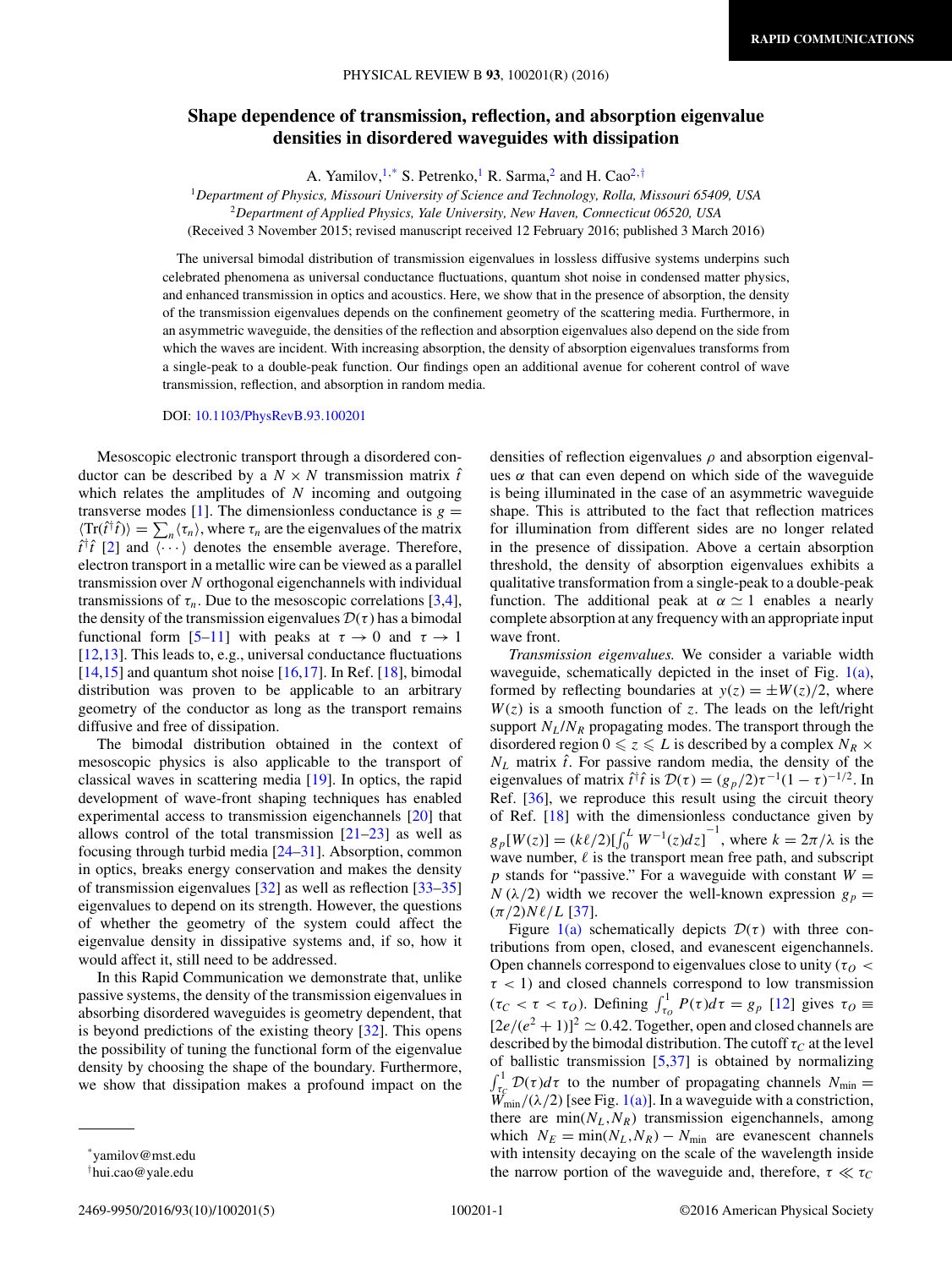<span id="page-2-0"></span>

FIG. 1. (a) Schematic illustration of density of the transmission eigenvalues  $\mathcal{D}(\tau)$  in a passive disordered waveguide of varying width  $W(z)$  drawn in the inset. It is made up of open  $(\tau_o < \tau \leq$ 1), closed ( $\tau_C < \tau < \tau_O$ ), and evanescent ( $\tau < \tau_C$ ) eigenchannels. (b) Normalized density of the transmission eigenvalues  $\mathcal{D}(\tau)/g_p$ computed numerically for the four passive waveguides shown. All data points fall onto the dashed line—the bimodal distribution. The two insets show that the bimodal distribution correctly describes both  $\tau \to 0$  (closed channels) and  $\tau \to 1$  (open channels) limits, regardless of the waveguide shape.

for these channels [\[36\]](#page-5-0). This boundary separating evanescent and closed channels is exaggerated for illustration in Fig. 1(a), as in practice  $\tau_C \simeq 0$ .

The applicability of the bimodal distribution for open and closed channels is confirmed in Fig. 1(b). It shows  $\mathcal{D}(\tau)/g_p$ computed numerically using the KWANT simulation package [\[38\]](#page-5-0) (see Ref. [\[36\]](#page-5-0) for details) for four waveguides of different shapes (drawn in the inset): a rectangular waveguide of width  $W = 273 \times (\lambda/2)$ ; a horn waveguide of width linearly decreasing from  $W_L = 400 \times (\lambda/2)$  to  $W_R = 200 \times (\lambda/2)$ ; a lantern waveguide of width linearly tapered from  $W_M =$  $400 \times (\lambda/2)$  in the middle to  $W_L = W_R = 200 \times (\lambda/2)$  at the two ends; and a bowtie of width tapered from  $W_L = W_R =$  $400 \times (\lambda/2)$  at the ends to  $W_M = 200 \times (\lambda/2)$  in the middle. The conductance in the four systems is  $g_p = 13.9$ , 14.2, 13.5, and 13*.*9, respectively. The other system parameters are  $L/\ell \simeq 31, k\ell \simeq 60, L/\lambda \simeq 300$ . We accumulate ensembles of  $\sim$ 5 × 10<sup>5</sup> eigenvalues so that their densities are free of noise over at least five decades of magnitude.

Figure 1(b) clearly shows that the bimodal distribution, including the asymptotes for  $\tau \to 0, 1$  in the insets of Fig. 1(b), describes open and closed eigenchannels in waveguides of different shapes without any fitting parameters. The nonuniversal contribution of evanescent channels to  $\mathcal{D}(\tau \simeq 0)$  cannot be clearly distinguished from the peak of closed channels in the



FIG. 2. Density of the transmission eigenvalues  $\mathcal{D}(\tau)/g_p$  in absorbing diffusive waveguides depends not only on the absorption strength but also on the confinement geometry. The four colored curves correspond to four waveguides with matched color in Fig. 1(b). The absorption strength is  $L/\xi_a = 0.9$  (a), 1.8 (b), and 3.6 (c). The universal bimodal distribution of passive waveguides (solid line) is shown for reference. Inset of (c): Normalized deviation of maximum transmission eigenvalue  $\Delta \tau_1 = \langle \tau_1 \rangle - \langle \tau_1^{(c)} \rangle$  in four waveguides of different shapes from that in the rectangular waveguide  $\langle \tau_1^{(c)} \rangle$ , as a function of absorption *L/ξa* .

numerical data because  $τ<sub>C</sub> ~ exp(−L/ℓ) ~ exp(−31)$  cannot be resolved. Nevertheless, the evanescent channels can make up a substantial fraction of the total channels, e.g., in the bowtie waveguide, one half of the transmission eigenchannels are evanescent and have the vanishingly small values of *τ* .

Absorption breaks flux conservation and time-reversal symmetry, leaving optical reciprocity the only constraint on the scattering matrix  $\hat{S}$  of the system [\[39\]](#page-5-0). In Ref. [\[36\]](#page-5-0) we show that it relates (in each realization of disorder) the transmission matrices for waves incident from the left  $\hat{t}$  and right  $\hat{t}'$  as  $\hat{t}^T = \hat{t}'$ , where superscript *T* denotes the matrix transpose. This relationship signifies that even in the presence of absorption,  $\hat{t}^{\dagger} \hat{t}$  and  $\hat{t}'^{\dagger} \hat{t}'$  have the same set of nonzero eigenvalues.

Figures  $2(a)-2(c)$  show the density of the transmission eigenvalues for waveguides of different shapes with three values of absorption:  $L/\xi_a = 0.9, 1.8, \text{ and } 3.6, \xi_a = [\ell \ell_a/2]^{1/2}$ is the diffusive absorption length and  $\ell_a$  is the ballistic absorption length. Common to all geometries,  $\tau \simeq 1$  eigenvalues are attenuated so that the density no longer reaches unity. Instead, the maximum eigenvalue  $\langle \tau_1 \rangle$  < 1. Open channels are redistributed throughout the  $\tau_C < \tau < \max(\tau_1)$  interval so that the eigenvalue density is consistently higher than that in passive systems. However, unlike the bimodal distribution for the passive systems [see Fig.  $1(b)$ ],  $\mathcal{D}(\tau)$  *is no longer universal and exhibits a clear shape dependence*. The maximum transmission eigenvalue is lowest for the lantern geometry. Such behavior can be understood as the narrower openings and slanted walls of the lantern waveguide reduce the escape probability and increase the effective absorption, leading to smaller  $\langle \tau_1 \rangle$ . In contrast, the situation is reversed in the bowtie waveguide (see Fig. 2). This structure has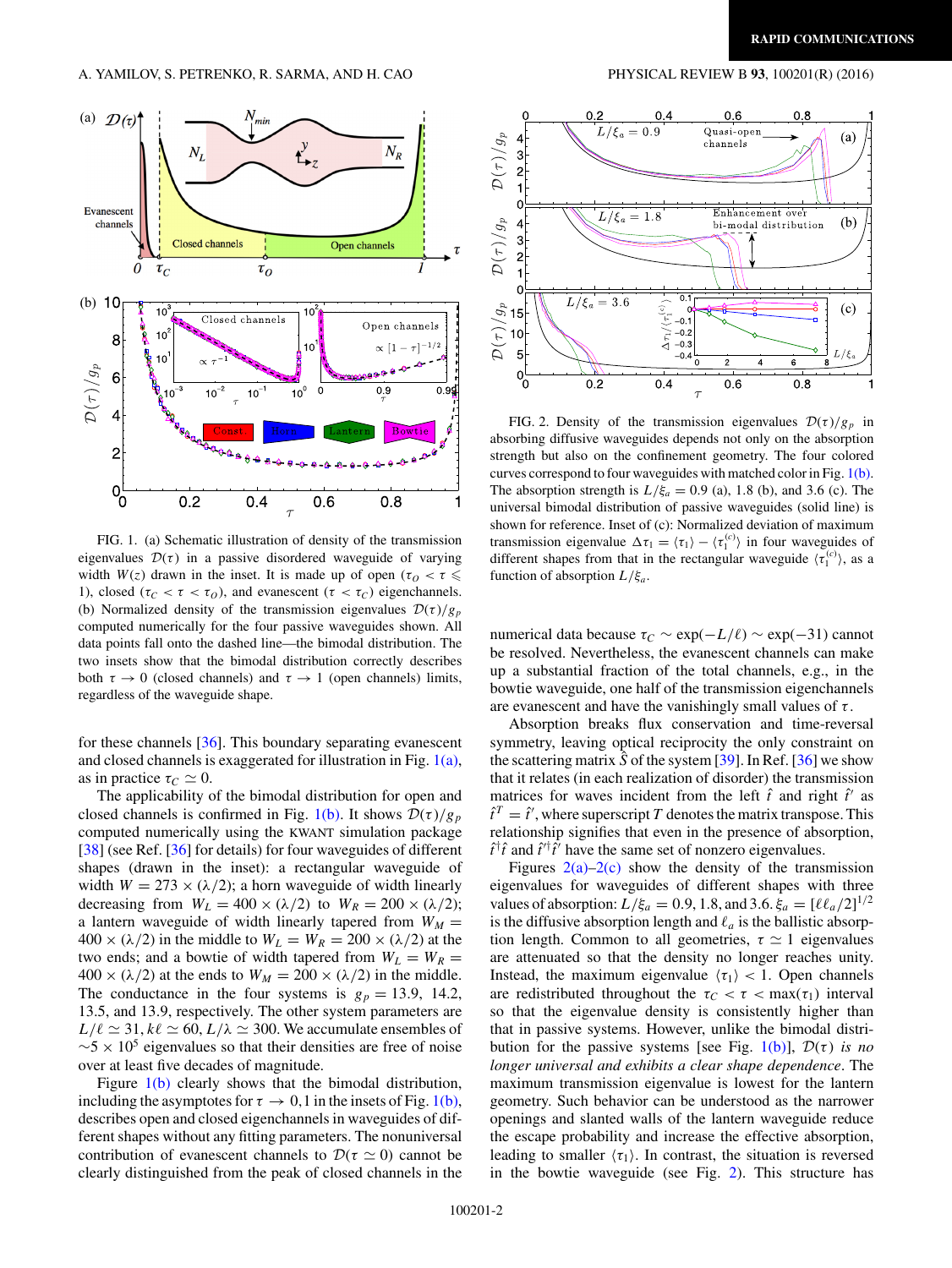### <span id="page-3-0"></span>SHAPE DEPENDENCE OF TRANSMISSION, REFLECTION, . . . PHYSICAL REVIEW B **93**, 100201(R) (2016)

wider openings and, therefore, waves are more likely to escape without being strongly attenuated. The normalized deviation of the largest eigenvalue  $\langle \tau_1 \rangle$  in waveguides of different shapes from that in the rectangular waveguide  $\langle \tau_1^{(c)} \rangle$ is plotted in the inset of Fig.  $2(c)$ . The deviation increases with absorption strength and can be either negative (horn, lantern) or positive (bowtie). However, at the largest value of absorption of  $L/\xi_a \simeq 7.3$ , the deviation is reduced in the bowtie waveguide, which can be understood as follows. For strong absorption  $L \gg \xi_a$ , short propagation paths dominate transport [\[29\]](#page-5-0), so we expect the deviation to decrease in this limit because all geometries have the same length *L*. Such ballisticlike propagation is more favored due to the constriction in the bowtie waveguide, where this transition occurs first.

*Reflection eigenvalues.* In a passive system, the energy conservation and symmetry requirements make all nonzero eigenvalues of  $\hat{t}^{\dagger}\hat{t}$ ,  $\hat{I} - \hat{r}^{\dagger}\hat{r}$ ,  $\hat{t}'^{\dagger}\hat{t}'$ ,  $\hat{I} - \hat{r}'^{\dagger}\hat{r}'$  identical, where  $\hat{r}$  $(\hat{r}')$  represents the reflection matrix for waves incident from the left (right) end of the waveguide [\[36\]](#page-5-0). This leads to the bimodal distribution of the density of  $1 - \rho$  for both left and right reflection eigenvalues *ρ* and regardless of the shape of the waveguide. In an asymmetric waveguide with  $N_L \neq N_R$  (we will assume  $N_L > N_R$  without loss of generality), the  $N_L \times$  $N_L$  matrix  $\hat{r}^\dagger \hat{r}$  also has  $N_L - N_R$  eigenvalues with  $\rho = 1$ , giving the *perfectly reflecting eigenchannels* for light incident from the left (wider opening). Meanwhile, for waves incident from the right (narrower opening), there are no perfectly reflecting eigenchannels because the  $N_R \times N_R$  matrix  $\hat{r}^{\prime \dagger} \hat{r}^{\prime}$ has only  $N_R$  eigenvalues, all of which have corresponding transmission eigenvalues that are nonzero. The results of the numerical simulations in passive waveguides of different shapes (cf. Fig. 3) confirm that the density of both left/right reflection eigenvalues  $\mathcal{D}(1 - \rho)$  follows the universal bimodal distribution, which still holds in asymmetric waveguides as the perfectly reflecting eigenchannels only have a singular contribution at  $\rho = 1$ .

Due to the absence of flux conservation in systems with absorption, the links between reflection and transmission matrices *and* between left/right reflection matrices are severed [\[36\]](#page-5-0). Consequently, in each disorder realization, the eigenvalues of  $\hat{r}^{\dagger} \hat{r}$  and  $\hat{r}'^{\dagger} \hat{r}'$  are not necessarily identical and they are no longer related to the transmission eigenvalues. Our numerical simulations confirm that the perfect reflecting channels are removed by absorption as *all* reflection eigenvalues become less than unity. Furthermore, in asymmetric waveguides ( $N_L \neq$  $N_R$ ), the densities of reflection eigenvalues differ for waves incident from the left/right side of the waveguide, as shown in Figs.  $3(a)$  and  $3(b)$  for the horn geometry. Even for symmetric waveguides  $(N_L = N_R)$ ,  $\mathcal{D}(\rho)$  is still clearly shape dependent, as seen in Figs.  $3(a)$  and  $3(b)$  for the rectangular, lantern, and bowtie geometries:  $\mathcal{D}(1 - \rho)$  are distinctly different in the  $(1 - \rho) \rightarrow 0$  limit while in the limit  $(1 - \rho) \rightarrow 1$  the difference is greatly reduced. The attenuation of reflection by absorption depends on how strong the light is coupled into the absorbing waveguide, which can be controlled by the waveguide geometry. For example, the narrower opening and slanted sidewall of a lantern waveguide reduces the coupling of incident light, as compared to the bowtie waveguide.

Figure 3(b) shows that power exponent in  $\mathcal{D}(1 - \rho) \propto \rho^{-1}$ for  $(1 - \rho) \rightarrow 1$  is independent of the waveguide shape/input



FIG. 3. Density  $\mathcal{D}(1 - \rho)/g_p$  of the reflection eigenvalues  $\rho$  in diffusive waveguides of different shapes with absorption  $(L/\xi_a =$ 3*.*6) and without absorption. (a) and (b) show the power scaling behaviors at  $(1 - \rho) \rightarrow 0$  and 1, respectively. Without absorption, all eigenvalue densities, regardless of the waveguide shape or input direction, fall onto the bimodal distribution—solid curve. In absorbing systems,  $\mathcal{D}(1 - \rho)/g_p$  obtained for waves incident from the left/right are shown with open/solid symbols. For all symmetric waveguides (rectangular, lantern, bowtie) with absorption,  $N_L = N_R$ , solid and open symbols coincide. For the asymmetric horn waveguide  $(N_L \neq N_R)$ , a large disparity between left/right illumination is highlighted by the shaded area.

direction and it is the same as in a passive system. For  $(1 - \rho) \rightarrow (1 - \rho_{\text{max}})$ , we find that the power exponent in  $\mathcal{D}(1 - \rho) \propto (1 - \rho)^{-1.35}$  has a weak shape dependence. The value 1*.*35 is smaller than 3*/*2 found in Refs. [\[33,34\]](#page-5-0) for  $a = N\ell/\ell_a \gg 1$  in rectangular waveguides. We attribute the discrepancy to an insufficiently large value of  $a = 1.9$  for the case shown in Fig.  $3(a)$ .

*Absorption eigenvalues.*In a dissipative system, the nonunitary part of the scattering matrix  $\hat{I} - \hat{S}^{\dagger} \hat{S} = \hat{A}_{S}$  accounts for absorption [\[40\]](#page-5-0) and its largest eigenvalue  $\alpha_{S,1}$  tells the maximum absorption that can be achieved by shaping the input wave front [\[30\]](#page-5-0). This requires controlling all modes incident onto both sides of the waveguide. However, more common in experiments is only one side of the system is illuminated. In such a case the matrix  $\hat{A} = \hat{I} - \hat{r}^{\dagger}\hat{r} - \hat{t}^{\dagger}\hat{t}$  describes the absorption of input light. Its largest eigenvalue  $\alpha_1$  determines the maximum absorption in a given system when only one side is accessible. Similar to the density of the reflection eigenvalues,  $\mathcal{D}(\alpha)$  depends on the shape of the waveguide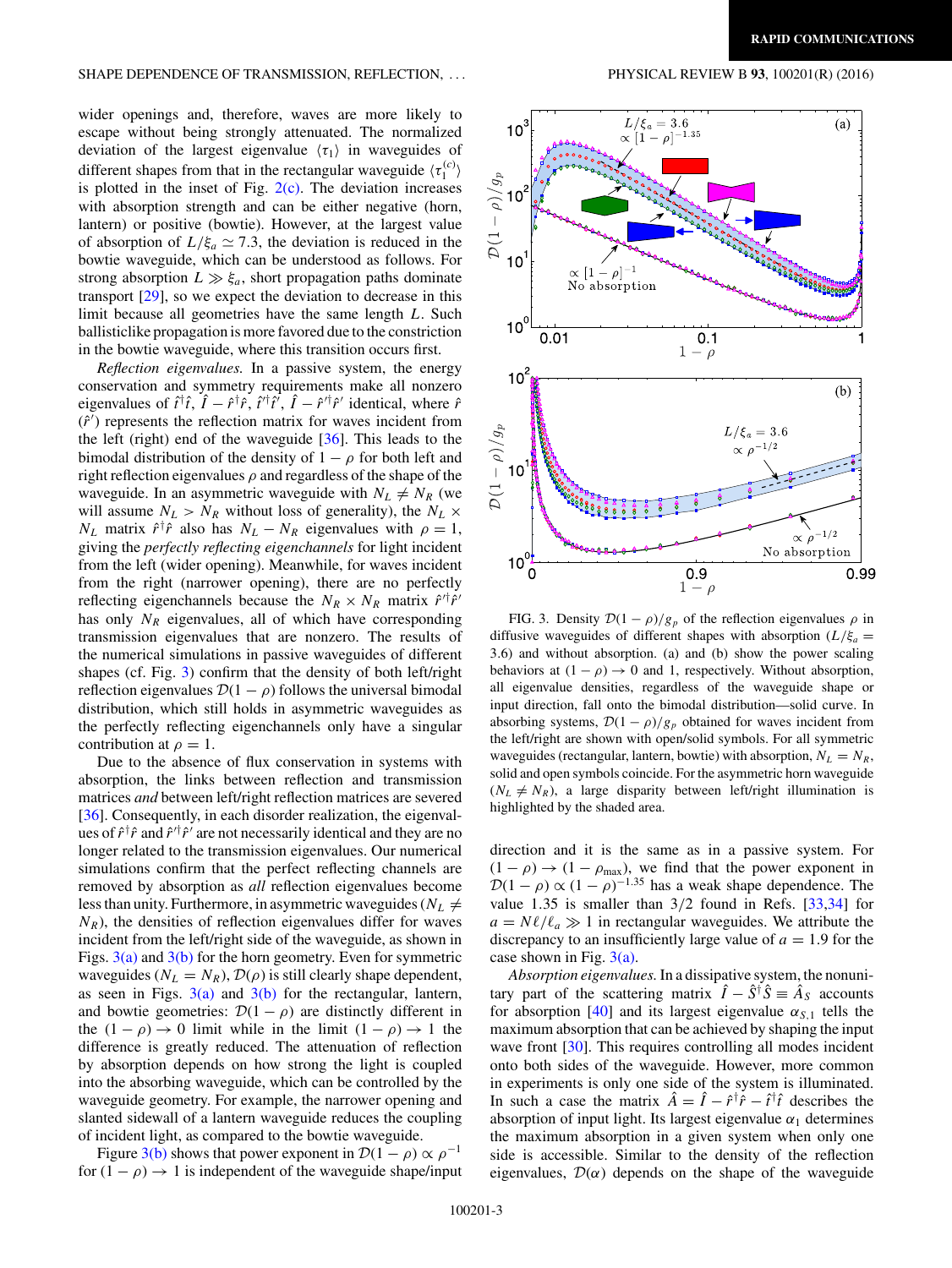### <span id="page-4-0"></span>20  $(a)$ 15  $\mathcal{D}(\alpha)/g_p$ Intermediate absorption  $L/\xi_a=3.6$  $10$  $5<sub>l</sub>$ Weak absorption  $L/\xi_a=0.9$ C  $10$ Strong absorption  $(b)$  $L/\xi_a=7.3$  $10$  $-\langle \alpha_1 \rangle$  $10<sup>7</sup>$  $10$  $\mathcal{D}\left( \alpha\right) /g_{p}$  $10$  $10<sup>1</sup>$  $\mathsf{C}$ G 5  $10$  $0.2$  $0.4$  $0.6$  $\Omega$  $0.8$  $\alpha$

FIG. 4. Density  $\mathcal{D}(\alpha)$  of absorption eigenvalues  $\alpha$  in disordered waveguides of different shapes, under one-sided illumination, evolves from a one-peak function at weak absorption (the ensemble-averaged maximum absorption eigenvalue  $\langle \alpha_1 \rangle \ll 1$ ) to a double-peak function at intermediate absorption  $(\langle \alpha_1 \rangle \lesssim 1)$  in (a), and the second peak moves to  $\alpha \simeq 1$  at strong absorption ( $\langle \alpha_1 \rangle \simeq 1$ ) in (b). Symbol notations are the same as in Fig. [3.](#page-3-0) In all cases the normalized density of the absorption eigenvalues exhibits a strong dependence on the shape of the waveguide, and for the asymmetric (horn) waveguide also on the input direction. The inset in (b) plots the ensemble-averaged maximum absorption eigenvalue  $\langle \alpha_1 \rangle$  vs the absorption strength  $L/\xi_a$ . For comparison, the maximum absorption eigenvalues  $\langle \alpha_{s,1} \rangle$  for two-sided illumination are also shown.

and the input direction [cf. Figs.  $4(a)$  and  $4(b)$ ]. Common to all geometries, the functional form of  $\mathcal{D}(\alpha)$  undergoes a qualitative change with an increase of absorption strength. At weak absorption, the eigenvalue density monotonously decreases toward zero with an increase of  $\alpha$  [cf. Fig. 4(a)]. At the increased absorption, the density develops the second maximum at  $\alpha \simeq 1$ . Even in this regime, there exists an upper bound which approaches unity exponentially [cf. the inset of Fig. 4(b)]. A coherent perfect absorber proposed in Ref. [\[41\]](#page-5-0) achieves 100% absorption but requires full control of the incident wave front and a specific amount of absorption. In contrast, we show that at any frequency and with any absorption (above a certain threshold) the maximum achievable absorption with one-sided excitation  $\alpha_1$  can be close to unity. Moreover, with the left end of the waveguide being illuminated, for example, we can achieve nearly perfect absorption by controlling a fraction  $N_L/(N_L + N_R)$  of all input channels, that can be small in, e.g., a horn waveguide with  $N_L$  <  $N_R$ .

We note that the absorption dependence of the maximum eigenvalue  $\langle \alpha_1 \rangle$  for one-sided illumination is qualitatively different from  $\langle \alpha_{s,1} \rangle$  for two-sided illumination [cf. the inset of Fig. 4(b)]. The former approaches unity exponentially,  $1 - \langle \alpha_1 \rangle \propto \exp[-L/\xi_a]$ . In contrast, excitation from both sides results in a sharp transition at  $L/\xi_a \sim 3$ , above which the strong enhancement of absorption [\[30\]](#page-5-0) with  $\langle \alpha_{S,1} \rangle \simeq 1$ becomes possible. The critical value of the absorption can be estimated by comparing the diffusion time without absorption  $L^2/D\pi^2$  to the absorption time  $t_a = \xi_a^2/D$ , where *D* is the diffusion coefficient. Equating these two characteristic time scales results in  $L/\xi_a = \pi$ , which agrees with Fig. 4(b). This offers an absorption analogy with a diffusive random laser [\[42–44\]](#page-5-0) where exactly the same amount of gain corresponds to the lasing threshold, giving *output* to all sides.

*Conclusions.* We believe our results will have profound implications for coherent control of wave transmission, reflection, and absorption in random media [\[20,45\]](#page-5-0). The ability to modify the eigenvalue densities will greatly enhance the capability of coherent control, with applications to imaging through opaque media and targeted deposition of energy inside turbid media. Furthermore, nanophotonic waveguides with various geometries can be readily made with current nanofabrication techniques [\[46\]](#page-5-0), and the control of light transmission or reflection by shaping the incident wave front will enable different functionalities for photonic applications.

We thank A. D. Stone, P. Brouwer, and C. W. J. Beenakker for stimulating discussions, and B. van Heck for technical help with the KWANT simulation package. This work is supported by the National Science Foundation under Grants No. DMR-1205307 and No. DMR-1205223.

- [1] R. Landauer, [Philos. Mag.](http://dx.doi.org/10.1080/14786437008238472)**[21](http://dx.doi.org/10.1080/14786437008238472)**, [863](http://dx.doi.org/10.1080/14786437008238472) [\(2006\)](http://dx.doi.org/10.1080/14786437008238472).
- [2] D. S. Fisher and P. A. Lee, [Phys. Rev. B](http://dx.doi.org/10.1103/PhysRevB.23.6851) **[23](http://dx.doi.org/10.1103/PhysRevB.23.6851)**, [6851](http://dx.doi.org/10.1103/PhysRevB.23.6851) [\(1981\)](http://dx.doi.org/10.1103/PhysRevB.23.6851).
- [3] R. Berkovits and S. Feng, [Phys. Rep.](http://dx.doi.org/10.1016/0370-1573(94)90079-5) **[238](http://dx.doi.org/10.1016/0370-1573(94)90079-5)**, [135](http://dx.doi.org/10.1016/0370-1573(94)90079-5) [\(1994\)](http://dx.doi.org/10.1016/0370-1573(94)90079-5).
- [4] M. C. van Rossum and T. M. Nieuwenhuizen, [Rev. Mod. Phys.](http://dx.doi.org/10.1103/RevModPhys.71.313) **[71](http://dx.doi.org/10.1103/RevModPhys.71.313)**, [313](http://dx.doi.org/10.1103/RevModPhys.71.313) [\(1999\)](http://dx.doi.org/10.1103/RevModPhys.71.313).
- [5] O. N. Dorokhov, [Solid State Commun.](http://dx.doi.org/10.1016/0038-1098(84)90117-0) **[51](http://dx.doi.org/10.1016/0038-1098(84)90117-0)**, [381](http://dx.doi.org/10.1016/0038-1098(84)90117-0) [\(1984\)](http://dx.doi.org/10.1016/0038-1098(84)90117-0).
- [6] J. L. Pichard and G. André, [Europhys. Lett.](http://dx.doi.org/10.1209/0295-5075/2/6/011) **[2](http://dx.doi.org/10.1209/0295-5075/2/6/011)**, [477](http://dx.doi.org/10.1209/0295-5075/2/6/011) [\(1986\)](http://dx.doi.org/10.1209/0295-5075/2/6/011).
- [7] K. A. Muttalib, J. L. Pichard, and A. D. Stone, [Phys. Rev. Lett.](http://dx.doi.org/10.1103/PhysRevLett.59.2475) **[59](http://dx.doi.org/10.1103/PhysRevLett.59.2475)**, [2475](http://dx.doi.org/10.1103/PhysRevLett.59.2475) [\(1987\)](http://dx.doi.org/10.1103/PhysRevLett.59.2475).
- [8] P. A. Mello and J. L. Pichard, [Phys. Rev. B](http://dx.doi.org/10.1103/PhysRevB.40.5276) **[40](http://dx.doi.org/10.1103/PhysRevB.40.5276)**, [5276](http://dx.doi.org/10.1103/PhysRevB.40.5276) [\(1989\)](http://dx.doi.org/10.1103/PhysRevB.40.5276).
- [9] C. W. J. Beenakker and B. Rajaei, [Phys. Rev. B](http://dx.doi.org/10.1103/PhysRevB.49.7499) **[49](http://dx.doi.org/10.1103/PhysRevB.49.7499)**, [7499](http://dx.doi.org/10.1103/PhysRevB.49.7499) [\(1994\)](http://dx.doi.org/10.1103/PhysRevB.49.7499).
- [10] A. Altland, A. Kamenev, and C. Tian, [Phys. Rev. Lett.](http://dx.doi.org/10.1103/PhysRevLett.95.206601) **[95](http://dx.doi.org/10.1103/PhysRevLett.95.206601)**, [206601](http://dx.doi.org/10.1103/PhysRevLett.95.206601) [\(2005\)](http://dx.doi.org/10.1103/PhysRevLett.95.206601).
- [11] B. Gérardin, J. Laurent, A. Derode, C. Prada, and A. Aubry, [Phys. Rev. Lett.](http://dx.doi.org/10.1103/PhysRevLett.113.173901) **[113](http://dx.doi.org/10.1103/PhysRevLett.113.173901)**, [173901](http://dx.doi.org/10.1103/PhysRevLett.113.173901) [\(2014\)](http://dx.doi.org/10.1103/PhysRevLett.113.173901).
- [12] Y. Imry, [Europhys. Lett.](http://dx.doi.org/10.1209/0295-5075/1/5/008) **[1](http://dx.doi.org/10.1209/0295-5075/1/5/008)**, [249](http://dx.doi.org/10.1209/0295-5075/1/5/008) [\(1986\)](http://dx.doi.org/10.1209/0295-5075/1/5/008).
- [13] [J. B. Pendry, A. MacKinnon, and P. J. Roberts,](http://dx.doi.org/10.1098/rspa.1992.0047) Proc. R. Soc. London, Ser. A **[437](http://dx.doi.org/10.1098/rspa.1992.0047)**, [67](http://dx.doi.org/10.1098/rspa.1992.0047) [\(1992\)](http://dx.doi.org/10.1098/rspa.1992.0047).
- [14] P. A. Lee and A. D. Stone, [Phys. Rev. Lett.](http://dx.doi.org/10.1103/PhysRevLett.55.1622) **[55](http://dx.doi.org/10.1103/PhysRevLett.55.1622)**, [1622](http://dx.doi.org/10.1103/PhysRevLett.55.1622) [\(1985\)](http://dx.doi.org/10.1103/PhysRevLett.55.1622).
- [15] *Mesoscopic Phenomena in Solids*, edited by B. L. Altshuler, P. A. Lee, and R. A. Webb (North-Holland, Amsterdam, 1991).